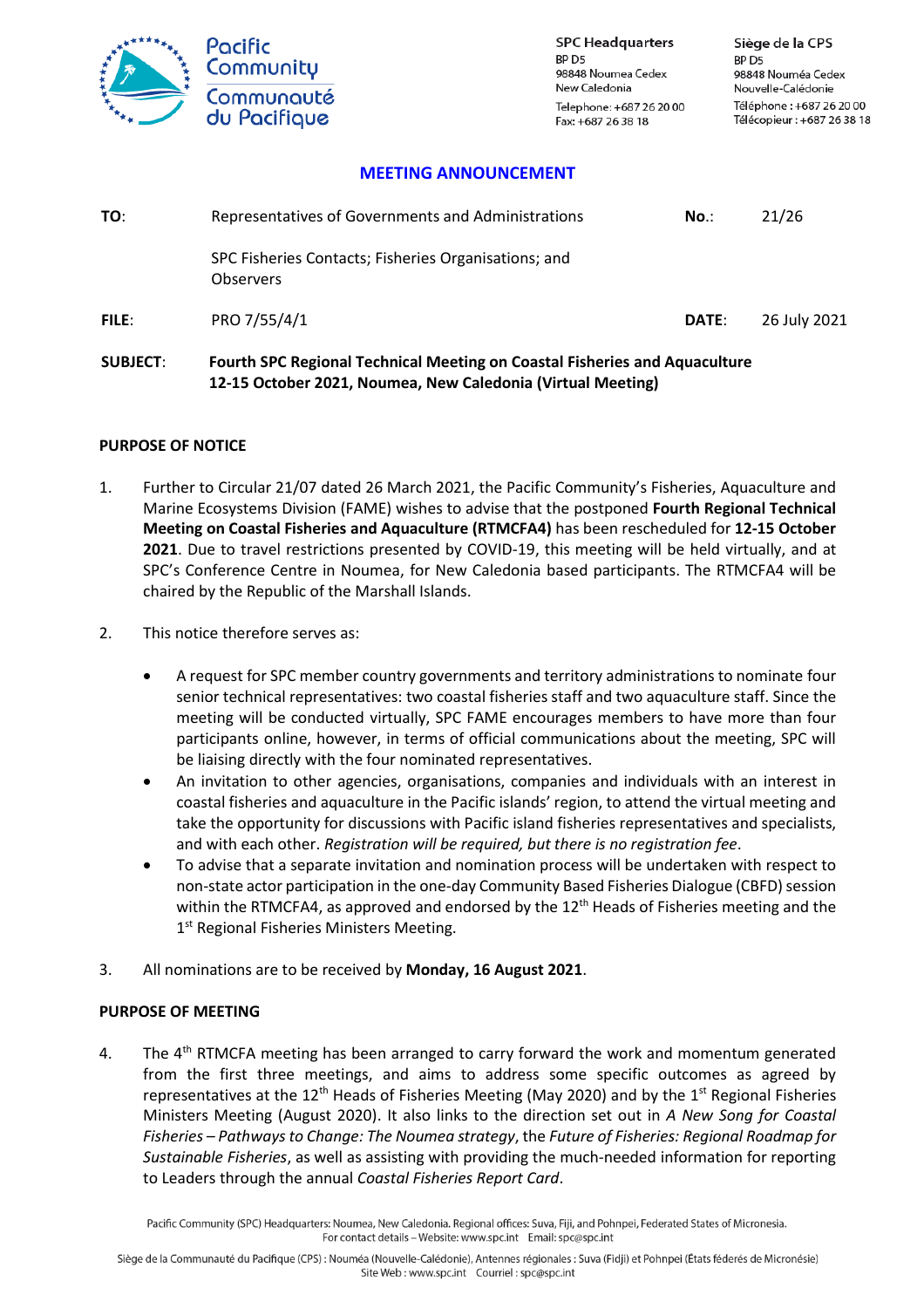- 5. The overarching theme of RTMCFA4 is to discuss and address some of the main technical issues affecting coastal fisheries and aquaculture in support of better science-based resource management and the equitable access to resources, by capturing lessons learned from the 'response phase' of the COVID-19 pandemic, and identifying approaches and priorities as the region transitions to the 'recovery phase' in 2021-22 and beyond.
- 6. The RTMCFA meetings are intended to focus on specific priority issues with input from member country government and territory administrations. For the first three RTMCF meetings the format of the meeting has been to maximise input through group discussions and plenary sessions. This will continue for RTMCFA4, but due to being a virtual meeting it will be focused on a limited number of high priority issues.
- 7. RTMCFA4 will be the first meeting to include the Community Based Fisheries Dialogue session convened by and focused on non-state actor participation, as approved and endorsed by the  $12<sup>th</sup>$ Heads of Fisheries meeting and the 1<sup>st</sup> Regional Fisheries Ministers Meeting.
- 8. The RTMCFA4 will report to the 14<sup>th</sup> Heads of Fisheries meeting in early 2022. This will include the outcomes of the Community Based Fisheries Dialogue session.

# **PROVISIONAL AGENDA OVERVIEW**

- 9. As RTMCFA4 will be a virtual meeting, the format and agenda have been modified to meet the constraints of this format, and at the request of the 13<sup>th</sup> Heads of Fisheries, reduced to four days. The meeting will use the Zoom platform and will consist of two 2-hour sessions per day, with a break between sessions. Where appropriate, some sessions will involve breakout groups in addition to the plenary sessions. Due to time zones and the dateline, the meeting will run from Tuesday 12 to Friday 15 October 2021.
- 10. The following is an overview of the provisional agenda, to be refined over the next two months:

Day 1 (12 Oct): Opening; Coastal fisheries priorities & needs summary [see 12. below]; Coastal fisheries technical session 1: [topic TBC]

- Coastal fisheries technical session 2 on "Integrating e-data systems into coastal fisheries across the PICTs"
- Day 2 (13 Oct): Community-Based Fisheries Dialogue Opening; CBF Dialogue session 1: Terms of Reference; Convening; Participation CBF Dialogue session 2: Implementing the *Pacific Framework for Action on Scalingup CBFM*
- Day 3 (14 Oct): Aquaculture priorities & needs summary; Aquaculture technical session 1: Review of preliminary draft Regional Aquaculture Strategy Aquaculture technical session 2: [Risk planning for Pacific aquaculture – TBC]
- Day 4 (15 Oct): CBF Dialogue summary report on findings and recommendations to RTMCFA; Review of RTMCFA; External Information Papers; General discussion; Technical session: "Scientific and technical support in a COVID-19 context – lessons"; Review of meeting Outcomes' report; Adoption of specific recommendations to HoF14; Adoption of Outcomes (RTMCFA4, including CBF Dialogue)
- 11. The draft agenda will be posted on the SPC website [\(https://fame1.spc.int/en/meetings/253\)](https://fame1.spc.int/en/meetings/253) in early August 2021.